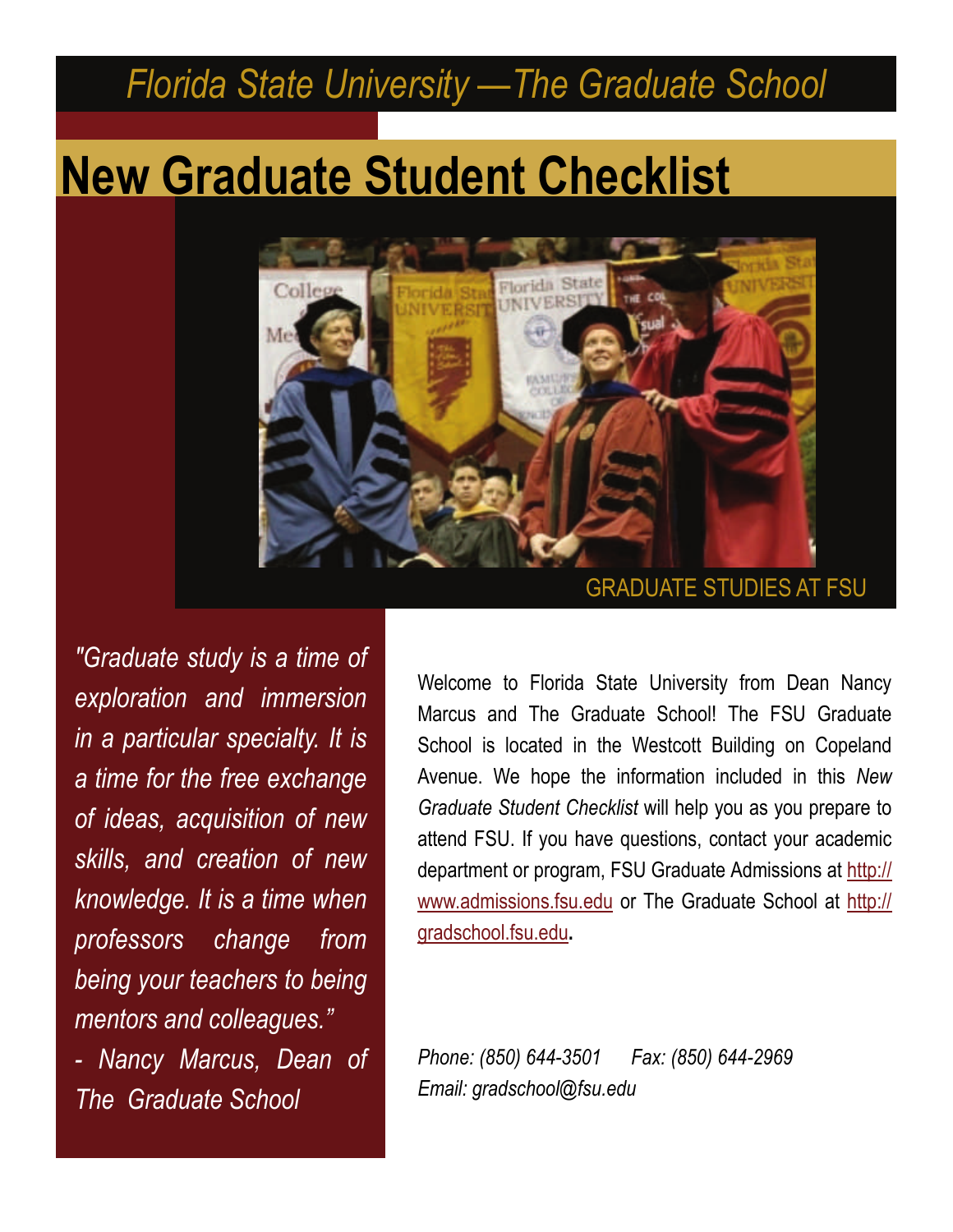### **TABLE OF CONTENTS**

| Special Information for Online and International Students  4         |  |
|----------------------------------------------------------------------|--|
|                                                                      |  |
|                                                                      |  |
|                                                                      |  |
|                                                                      |  |
|                                                                      |  |
|                                                                      |  |
|                                                                      |  |
|                                                                      |  |
|                                                                      |  |
|                                                                      |  |
|                                                                      |  |
|                                                                      |  |
|                                                                      |  |
|                                                                      |  |
|                                                                      |  |
|                                                                      |  |
|                                                                      |  |
|                                                                      |  |
|                                                                      |  |
|                                                                      |  |
|                                                                      |  |
| Guidelines and Requirements for Theses, Treatises and Dissertations7 |  |
|                                                                      |  |
|                                                                      |  |
|                                                                      |  |
|                                                                      |  |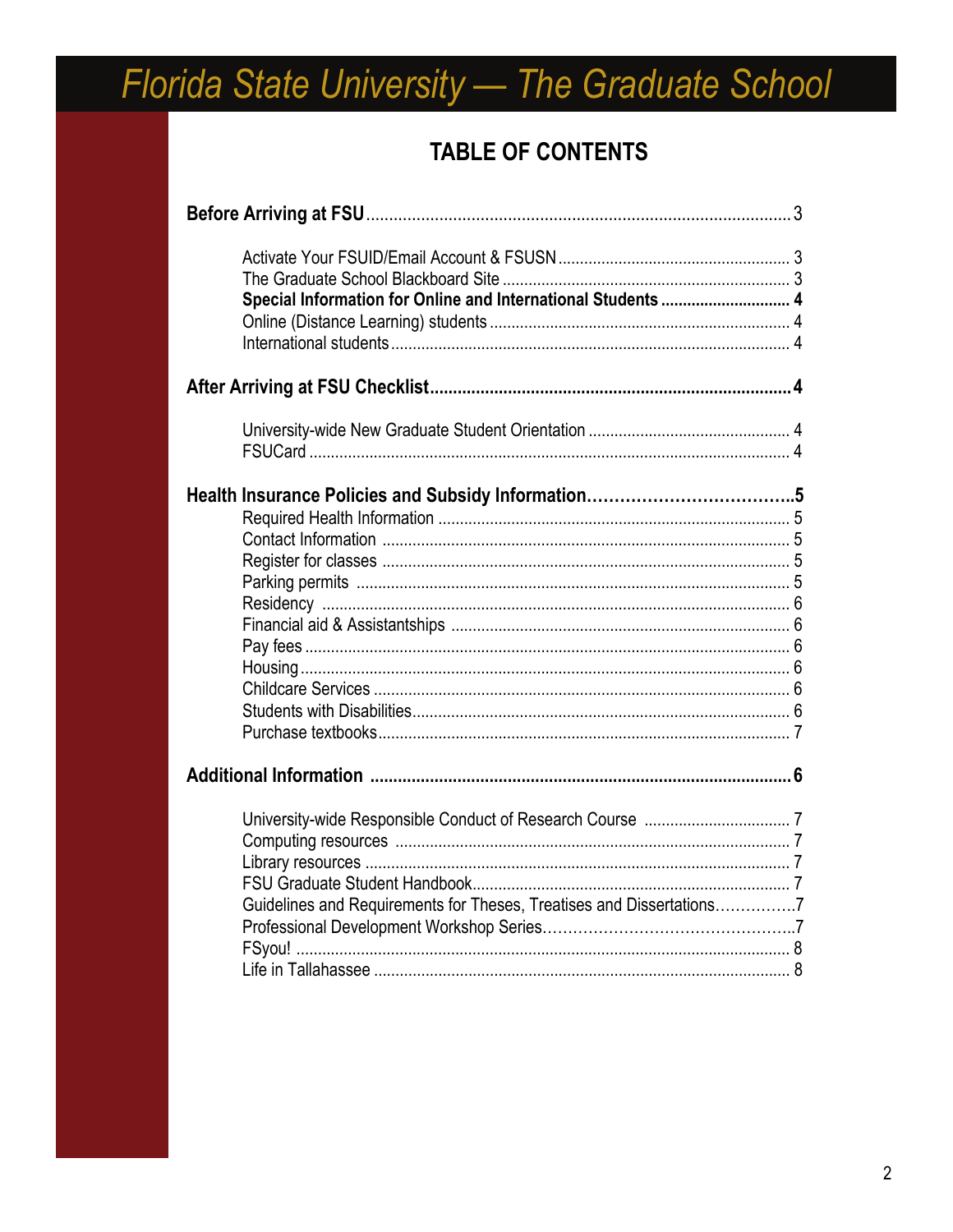### **BEFORE ARRIVING AT FSU CHECKLIST**

Contact your academic program for specific departmental information prior to arriving at FSU. Topics to discuss are your program's academic, assistantship, and registration policies and the date and time for your program's new graduate student orientation. Tuition waiver policies will also be an important topic for graduate assistants. For information regarding tuition waivers, visit [http://gradschool.fsu.edu/](http://gradschool.fsu.edu/waivers.html) [waivers.html](http://gradschool.fsu.edu/waivers.html).

#### **Activate your FSUID/Email Account and FSUSN**

Your FSUID is a unique login ID that gives you an official email account; access to the University network, Blackboard, and course registration; and online access to fees and fee payments. Getting your FSUID set up is an easy process. Go to <http://campus.fsu.edu>and select "activate your FSUID."

When you activate your FSUID, you will have access o your FSU email account. FSU email accounts can be accessed from anywhere in the world by using the FSU Webmail system at [http://](http://webmail.fsu.edu/) [webmail.fsu.edu/](http://webmail.fsu.edu/). You can also forward email from your FSU email address to your personal email address.

FSU no longer uses your Social Security Number (SSN) on important forms or documents. Instead, a personalized "FSUSN" will be assigned to you. In order to retrieve your FSUSN, follow the steps listed below.

- 1. Log into Blackboard at campus.fsu.edu
- 2. Click the **Secure Apps** tab
- 3. Read and accept the **Secure Applications Policy**
- 4. Click the **FSUID Identity Management** link
- 5. From **Quick Links**, click **See Your FSUSN**
- 6. Type your **FSUID** and **password** (i.e., your Blackboard username/password) or your **FSUCard** number and your **SSN**
- 7. Click **Submit**
- 8. Your **FSUSN** appears in a yellow box

#### **The Graduate School Blackboard Site**

The Graduate School has developed Blackboard sites for both students and faculty/staff. These two sites, "[GradSpace](https://campus.fsu.edu/webapps/portal/frameset.jsp?tab=community&url=%2Fbin%2Fcommon%2Fcourse.pl%3Fcourse_id%3D_173728_1)," designed for students, and "[The Graduate School—Faculty/Staff](https://campus.fsu.edu/webapps/portal/frameset.jsp?tab=community&url=%2Fbin%2Fcommon%2Fcourse.pl%3Fcourse_id%3D_173731_1)," designed for faculty and staff, house important information for each audience that concerns graduate education at Florida State University. Students as well as faculty and staff should become familiar with these sites and the information contained within them. Much of the business you will conduct with the University will be done through the FSU Blackboard system at <http://campus.fsu.edu/webapps/login/>. Academic and non-academic resources, course information and registration, and other tools are housed at the Blackboard site under the "Secure Apps" tab to protect your identity and secure your privacy. For more information contact Monica Esquibel at mesquibel@admin.fsu.edu or (850) 644- 3501.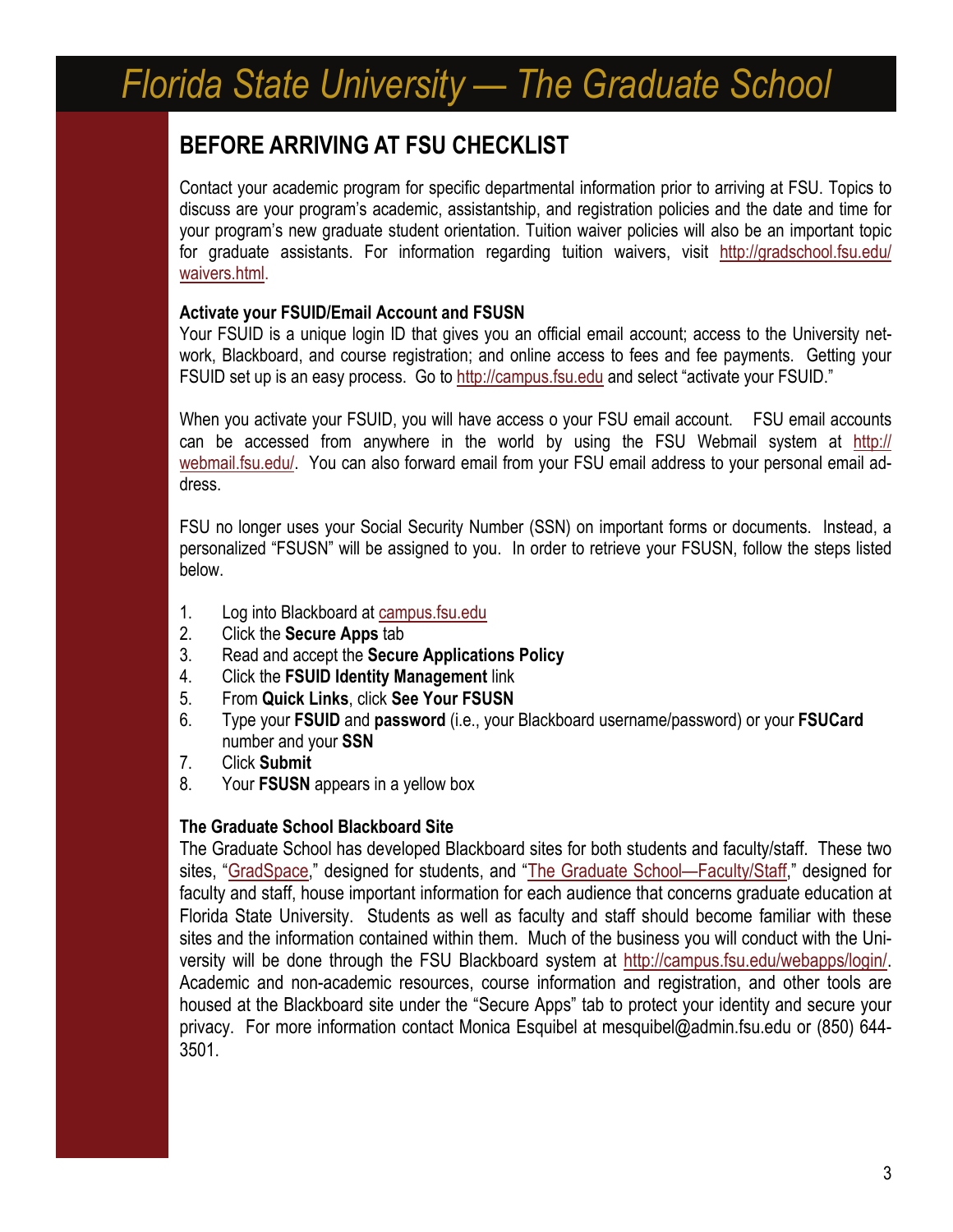#### **SPECIAL INFORMATION FOR ONLINE AND INTERNATIONAL STUDENTS**

#### **Special Information for Online (Distance Learning) Students**

FSU Distance learning students must complete an online orientation. The information contained in the online orientation covers pertinent topics such as academic advising, registration, ordering course materials and paying fees. Successful completion of the online orientation is required before you can register for courses. Access <http://online.fsu.edu> for your online orientation and other helpful information.

#### **International students**

The International Center provides opportunities for FSU international students to meet students from other countries. The International Center conducts the **required** New International Student Orientation, provides information on financial assistance, visa documents and housing, and hosts social activities. *International students will not be allowed to register for classes until health insurance is purchased.* To find out more about the International Center, visit its website at <http://www.fsu.edu/~fsu-isc>. **All new FSU international students must attend the International Center's Orientation in order to register for FSU classes.** If you are an international student requiring an F-1 or J-1 visa, you must obtain the visa prior to entering the United States. If you are coming to FSUfrom another institution in the U.S., you must submit the Transfer Verification Form found at http://www.ic.fsu.edu/newstudents/ transferstudents.cfm. Upon your arrival, you are required to report to the International Center to have your visa status validated in the Student and Exchange Visitor Information System (SEVIS) of the U.S. Department of Homeland Security. Please note that international students are required to enroll in a full course of study each semester. For more information, visit the International Center website at [http://](http://www.ic.fsu.edu) [www.ic.fsu.edu](http://www.ic.fsu.edu) or contact them at (850) 645-1424, or email [IC-NewStudents@fsu.edu](mailto:IC-NewStudents@fsu.edu).

### **AFTER ARRIVING AT FSU CHECKLIST (chronological order)**

#### **University-wide New Graduate Student Orientation & Departmental Orientations**

The New Graduate Student Orientation hosted by The Graduate School is a one-day orientation each fall semester which serves as an important guide for becoming familiar with both the FSU academic and extracurricular environments. Various campus offices and graduate student organizations host informational tables at this event. Information regarding registration for Orientation and individual workshops is available beginning in August and can be found on the following website: [http://www.gradschool.fsu.edu/](http://www.gradstudies.fsu.edu/Information-For/New-Current-Students) [Information-For/New-Current-Students](http://www.gradstudies.fsu.edu/Information-For/New-Current-Students). Individual departments may also hold their own orientations. It is important for students to contact their departments regarding this information since departmental orientations are often mandatory for new students.

#### **FSUCard**

The FSUCard is your official identification card. With your FSUCard, you can pay your fees, obtain a permit to park on campus, use facilities across campus, such as the Leach Student Recreation Center and the Student Life Cinema, ride the Star Metro city buses for free, and receive discounts in various establishments throughout Tallahassee. To learn about its many uses, go to [http://www.fsucard.fsu.edu.](http://www.fsucard.fsu.edu) You must be physically present on campus to get your card if you are admitted to a degree program that is offered on the main campus. It is not possible to get your card through the Web or through telephone service.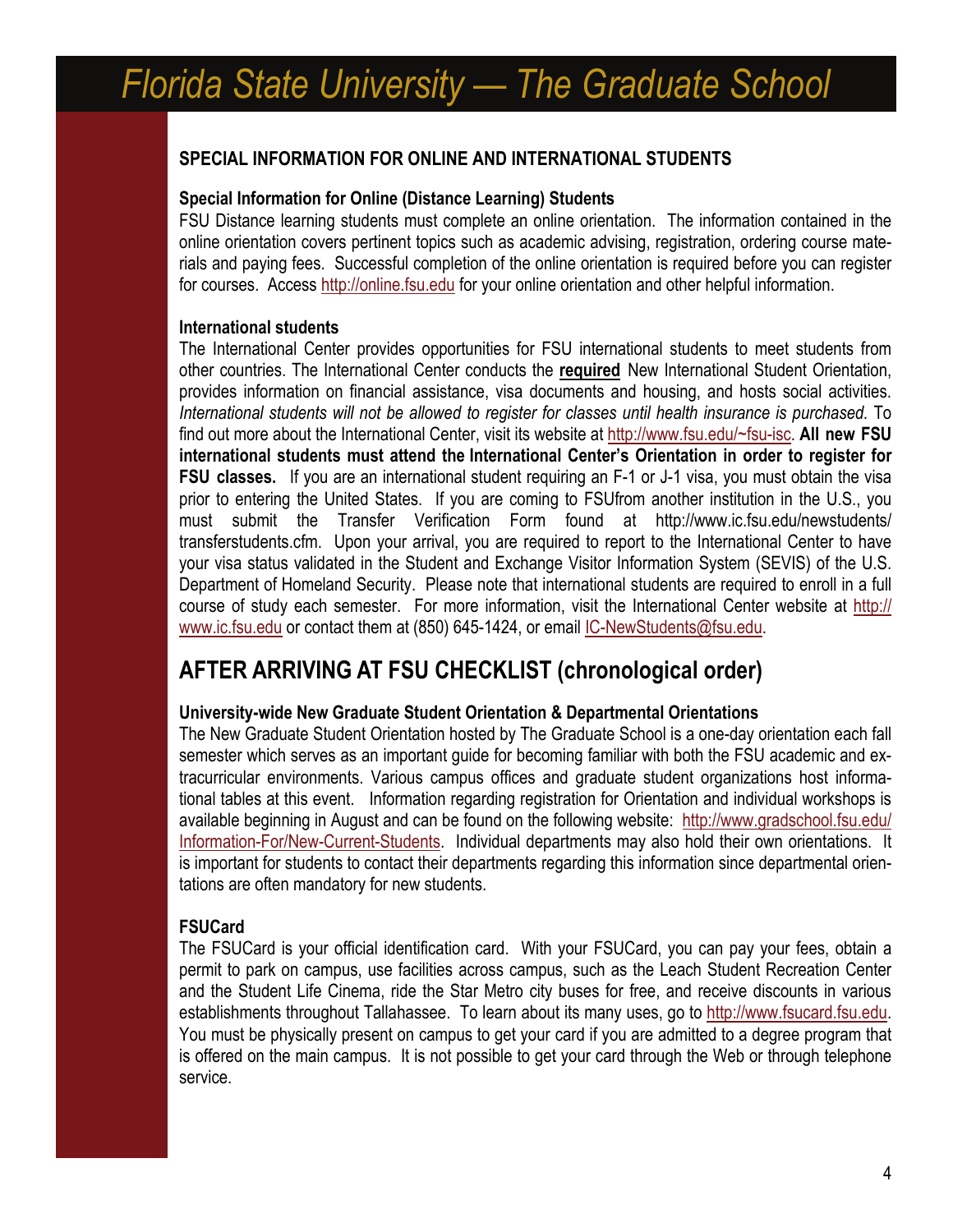#### **Health Insurance Policies and Subsidy Information Required Health Information**

**Health History Form:** As an FSU incoming student you are required by Florida law to complete the Health History Form (including immunizations) found at<http://www.tshc.fsu.edu/> and return it to the Thagard Student Health Center before registering for classes. **All students must provide proof of immunization to the Thagard Health Center Immunization Department before they will be allowed to register for classes.** The Online Status Check located at [http://admissions.fsu.edu/](http://admissions.fsu.edu/statuscheck/) [statuscheck/](http://admissions.fsu.edu/statuscheck/) will indicate whether immunization records are complete and whether you are in compliance with the health insurance requirement.

**Health Insurance: All full-time main campus Florida State students are required to have health insurance.** You must either enroll in the University-sponsored plan or provide proof of comparable health insurance coverage. **You will be unable to register for classes until this requirement is met.** If you elect to enroll in the University-sponsored plan, charges will be assessed to your student account, and the cost of meeting this requirement will be included in your financial aid considerations. To learn more about the mandatory health insurance requirement and the costs associated with the University-sponsored plan, go to <http://studentinsurance.fsu.edu/>. (Please note that qualified graduate assistants will be provided a health insurance subsidy towards the purchase of the University-sponsored health insurance plan. For more information about the subsidy and to see if you qualify, go to <http://www.gradschool.fsu.edu/Funding-Awards/Health-Insurance>.)

#### **Contact Information**

For information about health insurance coverage contact the Thagard Insurance Office at 644-4250. For information about the health insurance subsidy for graduate assistants and fellowship holders contact The Graduate School, 644-3501, [gradschool@fsu.edu](mailto:gradstds@www.fsu.edu).

#### **Register for classes**

Meet with your departmental/program advisor prior to registering for classes. For FSU registration information, visit the Registrar's Office website at [http://registrar.fsu.edu](http://registrar.fsu.edu/). Course information and registration is online through the FSU Blackboard site at [https://campus.fsu.edu/webapps/login.](https://campus.fsu.edu/webapps/login) You will also use this site to obtain your class schedule, check your grades, print out unofficial transcripts, and update your records. **Please take note that there is a mandatory first class meeting attendance policy at FSU.**

#### **Parking permits**

To park on the FSU campus, each vehicle is required to have a parking permit. Permits are valid for one year: September 1 through the following August 31. Permits become available the third week in August. **You must have a valid FSUCard and be registered for classes to obtain a parking permit.** You may view all of the parking regulations and fill out an online parking permit application at the Parking and Transportation website at <https://parking.fsu.edu/cmn/auth.asp>. It is not necessary to pay for the permit at the time of procurement, as it is charged to the student via the Transportation Access Fee on the tuition bill. **For information about the various bus routes and on-campus parking, or to obtain a parking permit, go to <http://www.parking.fsu.edu/>**.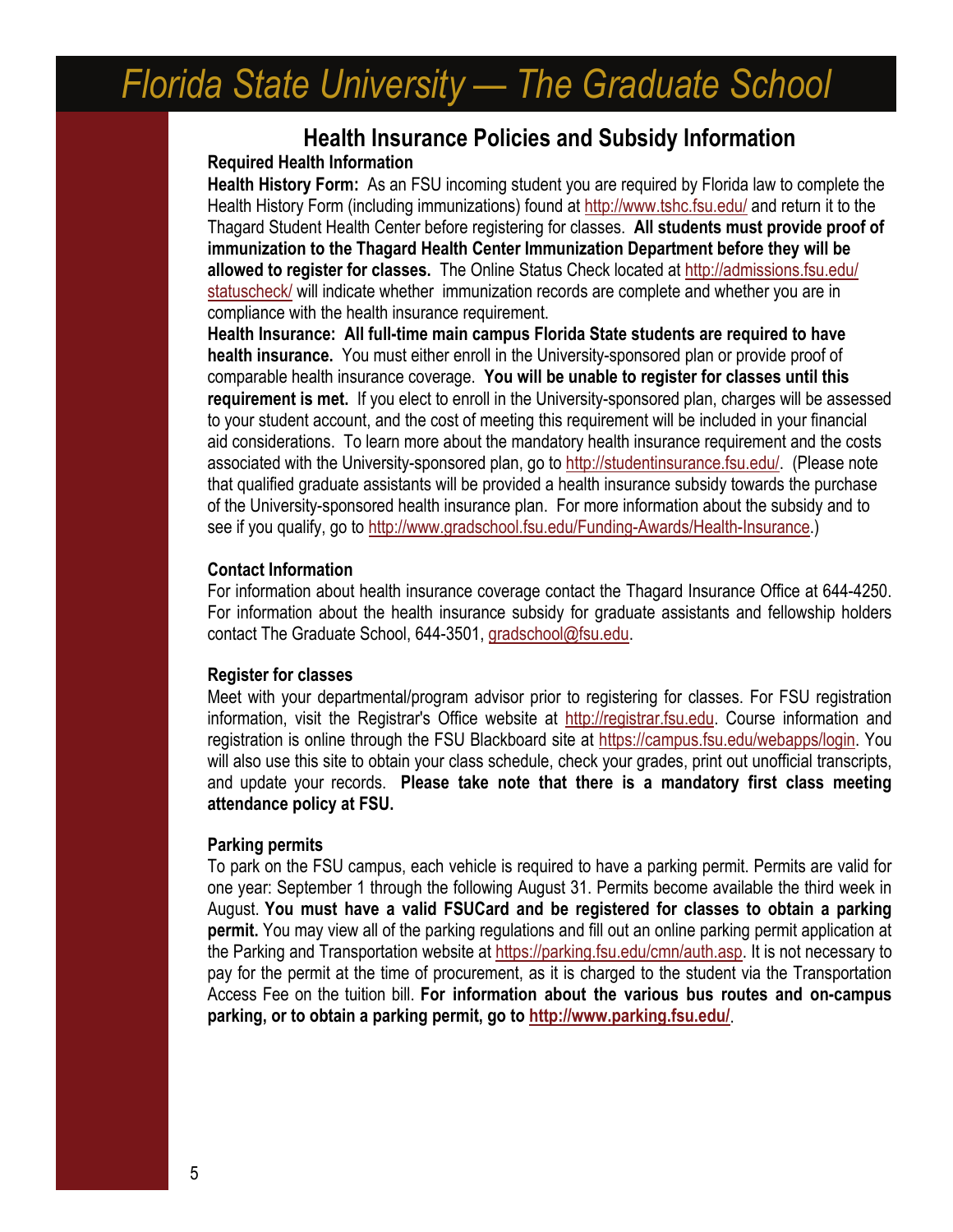#### **Residency**

If you are an in-state resident, make sure you complete and return the Florida Residency Classification form to FSU Graduate Admissions. You need to do this even if you were previously classified in-state by FSU or any other Florida institution. Florida Residency Classifcation forms are available at http:// admissions.fsu.edu/images/pdf/residency.pdf. For questions regarding Florida residency, please contact registrar@admin.fsu.edu or (850) 644-1050. Florida Residency forms for graduate assistants are available at http://gradstudies.fsu.edu/forms/instate\_residency.pdf.

#### **Financial aid & Assistantships**

The University offers graduate students a wide range of financial support, including fellowships and teaching, research, or service assistantships. Information on funding opportunities may be obtained by visiting The Graduate School [\(http://www.gradschool.fsu.edu/](http://www.gradschool.fsu.edu/Funding-Awards/Health-Insurance)) or the FSU Financial Aid ([http://](http://financialaid.fsu.edu/) [financialaid.fsu.edu/](http://financialaid.fsu.edu/)) websites. **For domestic students, the graduate assistant tuition waiver will only cover out-of-state tuition for your first year.** To learn more about tuition waivers for graduate assistants and employees of FSU and the State of Florida, visit <http://gradschool.fsu.edu/waivers.html>. **A separate application is required for summer financial aid. Submit your financial aid materials early.** 

#### **Pay fees**

You are liable for tuition upon registration. A \$100 fee is assessed for late payments. Fee payment is normally due no later than the tenth day of classes. Information on graduate tuition rates, tuition payment deadlines, and installment contract deadlines are available through The FSU Office of Student Financial Services web site, found at [http://www.sfs.fsu.edu.](http://www.sfs.fsu.edu) The site also includes information on financial aid disbursement, as well as how to pay fees online using a credit card.

#### **Housing**

On-campus housing for graduate students is limited. There are two buildings on campus reserved for single graduate students in apartment-style living, Rogers Hall and Ragans Hall. There is also another apartment community, Alumni Village, located about one-and-one-half miles from campus where single students, married students and students with families live. For information on graduate student housing, go to the FSU Housing Office website at <http://www.housing.fsu.edu>. For information about off-campus housing, visit <http://www.fsu.edu/~sga/och>. To find information about connecting utilities in the City of Tallahassee, visit <http://talgov.com/you/service/faq.cfm>, or for general information about living in Tallahassee visit <http://www.talgov.com/visit.cfm>.

#### **Childcare Services**

Florida State University has four childcare centers: Alumni Village Child Development Center, the Educational Research Center for Child Development, the Infant and Toddler Center, and the Starlight Child Development Center. All were established to assist student parents in the care and education of their children so that they can attend classes, and to provide "hands-on" experience and training for various academic departments on campus. To learn more about these services, go to [http://](http://www.childcare.fsu.edu/) [www.childcare.fsu.edu/](http://www.childcare.fsu.edu/).

#### **Students with Disabilities**

The FSU Student Disability Resource Center (SDRC) is the university's designated office for coordinating academic support services at no cost to qualified students with disabilities. To be eligible for services, you must have a diagnosed disability and provide appropriate documentation to and register with the Center. To learn more about the Center, go to <http://www.disabilitycenter.fsu.edu/>. You can also request information by emailing [sdrc@admin.fsu.edu](mailto:sdrc@admin.fsu.edu) or by calling (850) 644-9566 (voice) or (850) 644-8504 (TDD).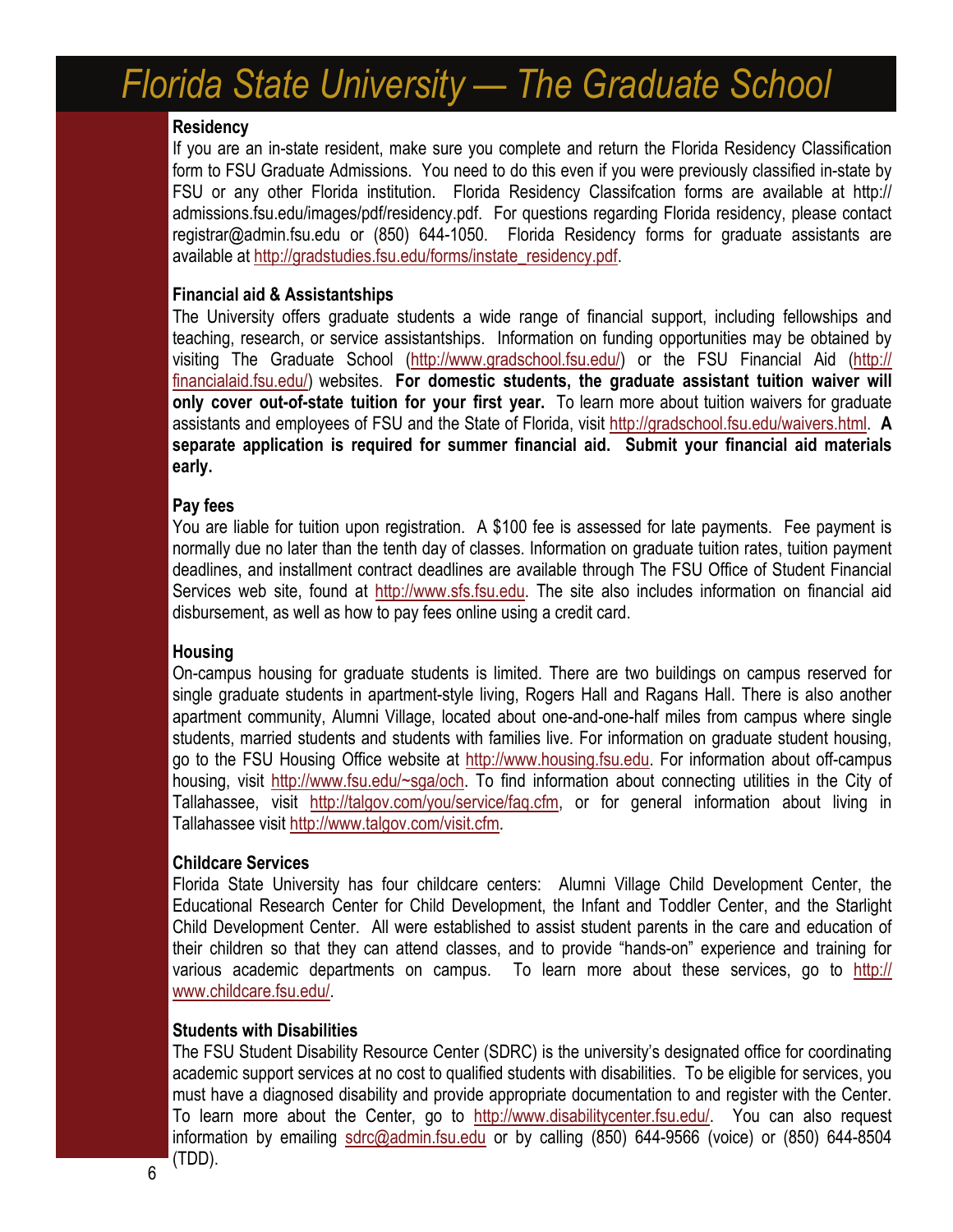#### **Purchase textbooks**

The FSU Bookstore is located in the main level of Parking Garage 1, across from the Oglesby Student Union. Students may purchase books in the store or online at [http://shop.efollett.com/htmlroot/](http://shop.efollett.com/htmlroot/storehome/floridastateuniversity208.html) [storehome/floridastateuniversity208.html](http://shop.efollett.com/htmlroot/storehome/floridastateuniversity208.html). For more information, call (800) 255-FSU1 or (850) 644-2072.

#### **ADDITIONAL INFORMATION**

#### **Responsible Conduct of Research/Creative Endeavors Course Offered each spring semester**

Many students think that an understanding of the Responsible Conduct of Research applies primarily to behavioral and biomedical sciences, but the elements of the Responsible conduct of Research (RCR) applies to all disciplines of research and creativity (Science, Technology, Engineering, Mathematics, Arts, Humanitites, Social Sciences and Behavioral Sciences). Who should enroll in this FSU graduate one-hour, S/U Responsible Research course? Anyone planning to: publish, collect and/or share data, conduct collaborative research, avoid conflicts of interest (e.g., financial, intellectual), conduct human subject research, conduct animal research, mentor, or serve as a peer reviewer. The text for this FSU cross-disciplinary one-credit hour graduate course will be provided at no charge for each student regardless of the discipline of study. (limited to 90 students each Spring) Registration information will be available each fall semester prior to the opening of the registration windows. Questions? Please email Dr. Devine at [jdevine@fsu.edu](mailto:jdevine@fsu.edu).

#### **Computing resources**

Florida State University provides a wide variety of computing resources for those who are joining the FSU community as a student, faculty member, or staff. The Computing Resources website, <http://www.fsu.edu/staff/computing.html>, provides information about the following: Connecting to the internet on and off campus, FSU email accounts, computer security, web applications, etc.

#### **Library resources**

The Florida State University Libraries include Strozier Library, Dirac Science Library, Goldstein Information Studies Library, Law Library, Medical Library, and the Warren D. Allen Music Library. The Strozier Library offers The Scholars Commons, a quiet place to study for graduate students, post doctoral students, and faculty members, is located on the basement level of Strozier. For more information about the University Libraries including hours, circulation, off-campus access procedures, and more, visit [http://www.lib.fsu.edu/.](http://www.lib.fsu.edu/)

#### **FSU Graduate Student Handbook**

**Make sure to request a hard copy or an electronic version of your academic program's Graduate Student Handbook**. To view The Graduate School Handbook, access [http://gradschool.fsu.edu/forms/](http://gradschool.fsu.edu/forms/graduate_handbook.pdf) [graduate\\_handbook.pdf](http://gradschool.fsu.edu/forms/graduate_handbook.pdf). This handbook contains information needed to complete graduate studies at FSU: finance tools, degree requirements, thesis, treatise, and dissertation guidelines and requirements, university and community academic resources, and other miscellaneous information.

#### **Guidelines and Requirements for Theses, Treatises and Dissertations**

All FSU Electronic Thesis, Treatise and Dissertation information, including the *Guidelines and Requirements for Theses, Treatises and Dissertations,* is located exclusively on The Graduate School's Blackboard<sup>®</sup> website, ["GradSpace."](https://campus.fsu.edu/webapps/portal/frameset.jsp?tab=community&url=%2Fbin%2Fcommon%2Fcourse.pl%3Fcourse_id%3D_173728_1) The "Theses, Treatises & Dissertations" submenu is in the left navigation bar in "[GradSpace.](https://campus.fsu.edu/webapps/portal/frameset.jsp?tab=community&url=%2Fbin%2Fcommon%2Fcourse.pl%3Fcourse_id%3D_173728_1)" found on the left-hand side of the screen.